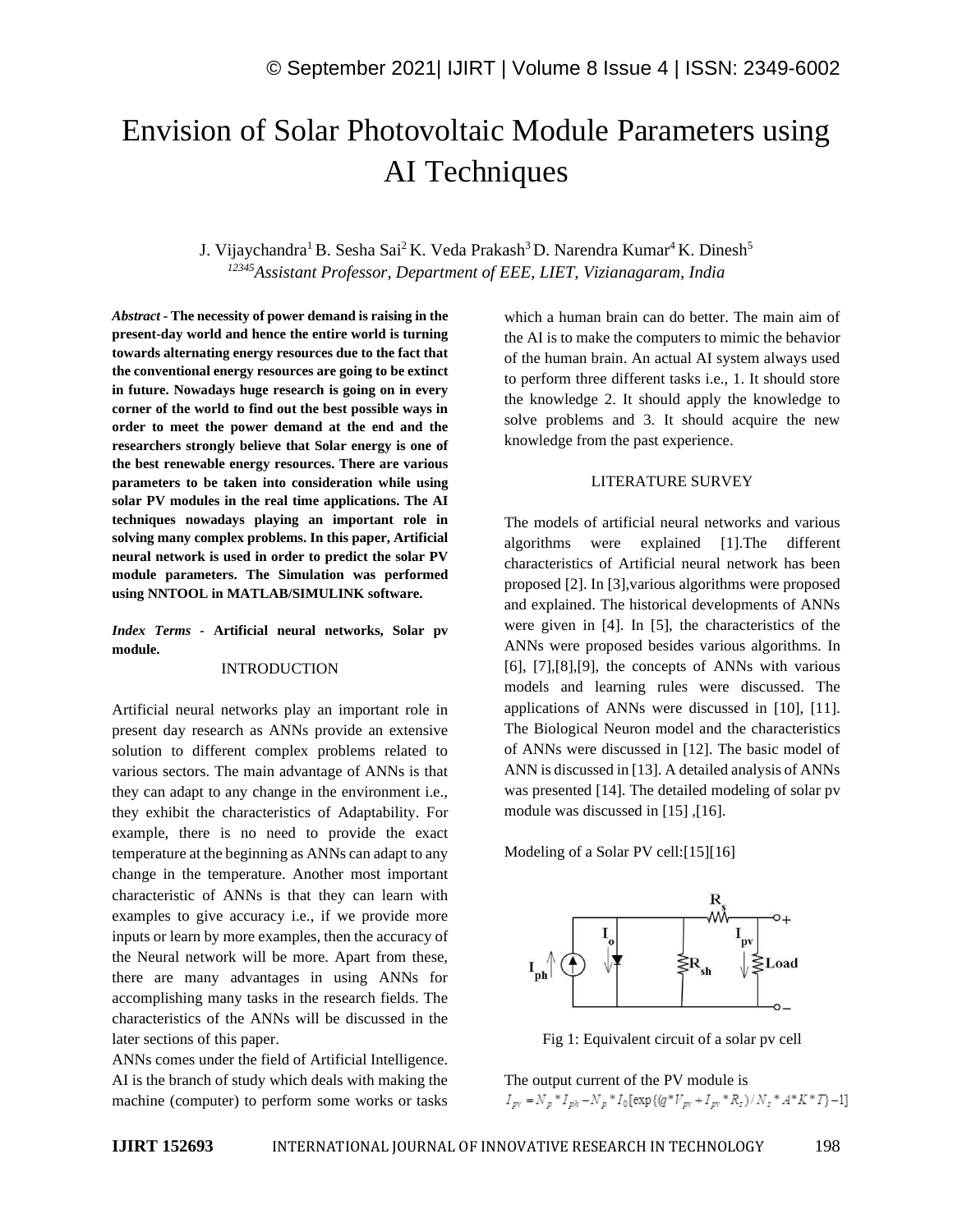Artificial Neural Networks:

The Three main parts of our human brain are Cerebrum, Cerebellum and Medulla Oblongata. These three parts play an important role in performing essential functions like Protection, Audio and Visionary operations, Breathing etc. In actual practice, our human brain is an interconnection of many neurons (Ten billion in number) and we consider each neuron to be a cell. The cell uses biochemical reactions in order to receive, transmit and process the information. [1]



## Fig 2: Biological Neuron

The above figure denotes a biological neuron. It mainly consists of Five main parts such as Dendrites, Soma, Axon, Axon hillock and Synapse. Dendrites are tree like structure in which these acts as input to the Soma. Soma I considered to be a unit in which processing of input can be done. Axon is a tube-like structure at where we can access the output. Synapse or Synaptic gaps or Neuro transmitters will transfer the output of the previous neuron to the dendrites of the next neurons.

ANNs are said to be Massively, Parallel, Adaptive network consisting of some simple non-linear computing elements called Neurons which are intended to perform some computational tasks similar to a Biological neuron. It can also be defined as, "An Information processing paradigm which is highly inspired by the way of human biological neuronal systems".[2]





The above figure represents the basic model of Artificial Neural Network. [3] It consists of an Input layer, weights, Summation or Aggregation Block, Activation function block and an Output layer. In the above network,  $x_1, x_2, x_3, \ldots, x_n$  represents the input nodes of the input layer and weight are represented by  $w_1, w_2, w_3, \ldots, w_n$  and the weights are used to store the information. The summation block or aggregation block represented in the block diagram performs the computation i.e., it solves the equation of products of input nodes and weights. The result obtained from the summation block is considered to be Net input and it is then sent to an activation function unit. There are several activation functions and are discussed in the later sections of this paper. Finally, the result which comes from the activation unit will be considered as the output of the network.[13][14]

#### Historical development of ANNs: [4][5]

The era of ANNs have been started in the year 1943 after commencement of research towards the design of ANN by the scientists Warren Mc-Culloch and Walter Pitts. The network which they proposed allows only binary numbers i.e. 0 and 1. They also proposed that the neuron will be activated only after the net input is greater than the value of Threshold and the concept of Threshold holds much importance in this model. In the year 1949, the scientist Hebb published a book "The organization of behavior" proposed a book that there exists a continuous alteration in the connectivity of the brain and the root cause for this alteration is the organism learns different functional tasks. For the first time in the era of ANNs, Synaptic Modification has been introduced. The main concept behind his theory is that if two neurons are active simultaneously, then the strength of the connection between the two neurons should be increased. In the year 1958, the scientist Rossenblatt introduced Perceptron Network and Iterative weight adjustment process can be used in this type of network. Later in the year 1960, Widrow and Hoff had introduced a network called ADALINE (Adaptive Linear neuron) and this network uses a Learning rule called "Least mean square (LMS) rule "or "Delta rule". In the year 1982, John Hopefield introduced a network called "Hopefield Network" and these nets are found to be mostly used as Associative nets. Later in the year 1972, Kohonen's selforganizing maps (KSOM) have been come into existence and these nets have been applied to many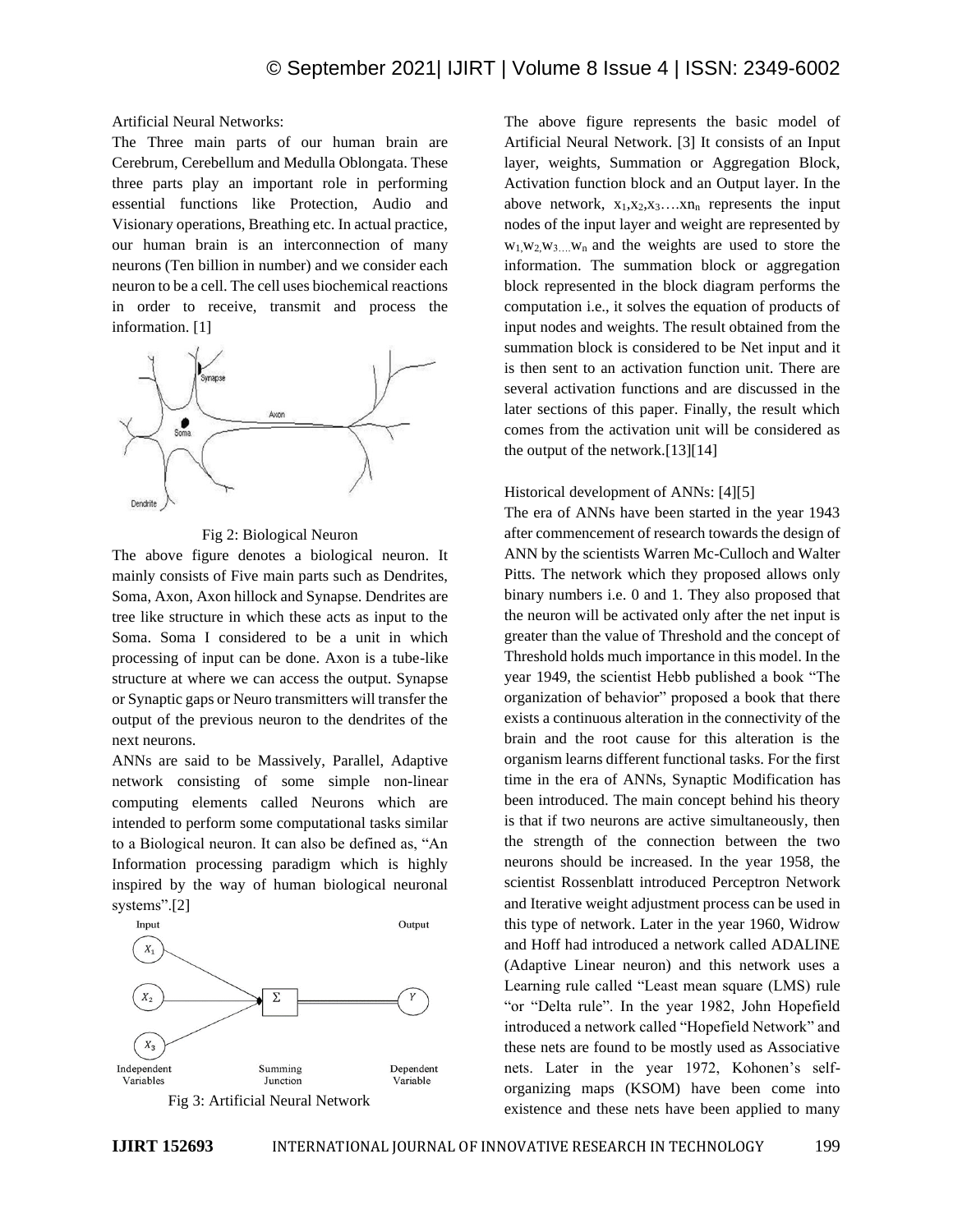Recognition problems. In 1985 and 1986, Back propagation network was introduced in the neural network and it is considered to be a multi –layered feed forward network which is being trained by means of back propagation. In 1988, the scientist Grossberg had developed a learning rule which seems to be like the rule developed by Kohonen and this learning rule is used in out star learning. Later in the years 1987,1990, Adaptive Resonance Theory (ART) was introduced followed by Radial basis functions (RBF) and support vector machines in the years 1988 and 1990 respectively.

Differences between Computer and the Human Brain: [6][7]

| Sl.No          | Parameter   | Computer             | Human Brain     |
|----------------|-------------|----------------------|-----------------|
| 1              | Processor   | Complex and          | Simple and      |
|                |             | high speed           | low speed       |
| $\overline{c}$ | Memory      | Separate from        | Integrated into |
|                |             | a processor          | the Processor   |
| 3              | Computing   | Centralized          | No centralized  |
|                |             | computing            | computing       |
|                |             | mechanism            | system          |
|                |             | exists               |                 |
| 4              | Reliability | Highly               | Robust          |
|                |             | Vulnerable           |                 |
| 5              | Expertise   | Numerical            | Perceptual      |
|                |             | and Symbolic         | Problems        |
|                |             | manipulations        |                 |
| 6              | Operation   | Well defined         | Poorly defined  |
|                |             | Clearly<br><b>or</b> |                 |
|                |             | defined              |                 |
| 7              | Environment | Well                 | Unconstrained   |
|                |             | Constrained          |                 |

Table 1: Differences between Computer and Human Brain

In actual practice, the biological neurons are even though seems to be simple but process the information slowly when compared to the computers. The computers can process any information in Nano seconds range. [11] The one of the main advantages of human brain is that is very energy efficient as it consumes less energy per operation per second (normally 10^-16J) compared to that of computer  $(10^{\circ} - 6J)$ . The human brain can perform tasks like Pattern recognition, Perceptron, Motor control etc. many times faster than that of computers. The possibility of being attacked or harmed is very high in case of a computer and hence it is highly vulnerable whereas the reliability in case of a human brain is

robust. The computers in general has an expertise in Numerical and symbolic manipulations whereas the human brain has expertise in Perceptual problems.

ANNs in general exhibit the characteristics such as follows.

- 1. They process information in parallel.
- 2. They can deal with non-linearity.
- 3. They exhibit mapping capabilities i.e., they have the tendency to map input and output patterns.
- 4. They have the ability to learn more by examples.
- 5. They are fault tolerant.
- 6. 1They can adapt to any environment.
- 7. They have the tendency to provide confident response

# Essentials of ANNs:

The models of the ANNs are specified by three basic entities i.e.

- 1. Processing elements (Neurons)
- 2. Interconnections and Structures i.e. Network topologies
- 3. Learning rules

The layer that receives the input in a network is called Input layer and the layer where we are supposed to determine the output is called Output layer whereas any layer in between the input and output layers is called Hidden layer. The ANNs in general possess three different type of architectures. [12] They are Feed forward, Feedback and Recurrent networks. If the output of a certain node is not fed back as an input to a node in the same or preceding layer, the network is said to be Feed forward network. If the output of the network is fed back as the input to the same or preceding layer, then the network is called Feedback network. If the feedback network has closed loops, then it is called 'Recurrent Network".[8][9][10]

There are three learning schemes in ANNs. They are Supervised, Unsupervised and Reinforcement learning. In Supervised learning scheme, the learning is happened under the presence of a teacher or supervisor. Here the teacher will give us the information of actual output and desired output. When an error occurs in the network, the error signal will be fed back to the learning mechanism unit until the desired output is obtained. In an Unsupervised learning scheme, the teacher will not be present and hence depend upon the value of the output we obtained, we have to learn our system. Reinforcement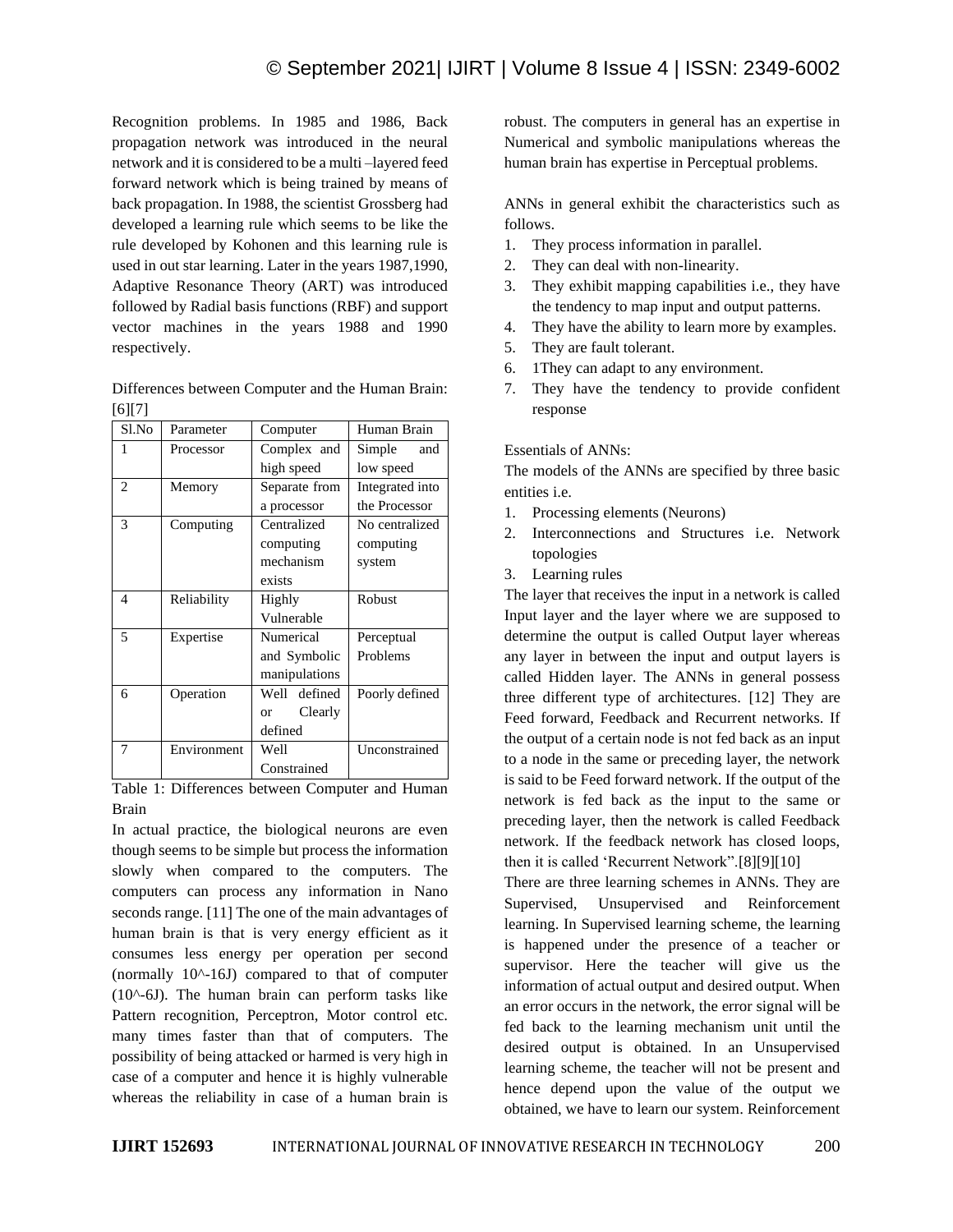learning is similar to the supervised learning. Here in this scheme, teacher will be present but he won't suggest whether the result obtained is right or wrong. This scheme will provide us Critics.

Prediction of Solar PV module parameters using ANNs:

ANNs are extensively used in prediction applications. In this paper, we have taken a solar pv module with inputs as Irradiation and Temperature and we have predicted the values of voltage, current and Power of a solar pv module at maximum power points. In order to predict the data using ANNs, a précised data sis necessary and hence in this paper, a set of 1000 values of input data were taken and analyzed. The prediction was done using NNTOOL in MATLAB and finally drawn the results.





Fig 4: Input values of Irradiance and Temperature



Fig 5: Output values of Vmp,Imp and Pmp **Hidden Layer Output Layer** 



Fig 6: ANN model for Prediction